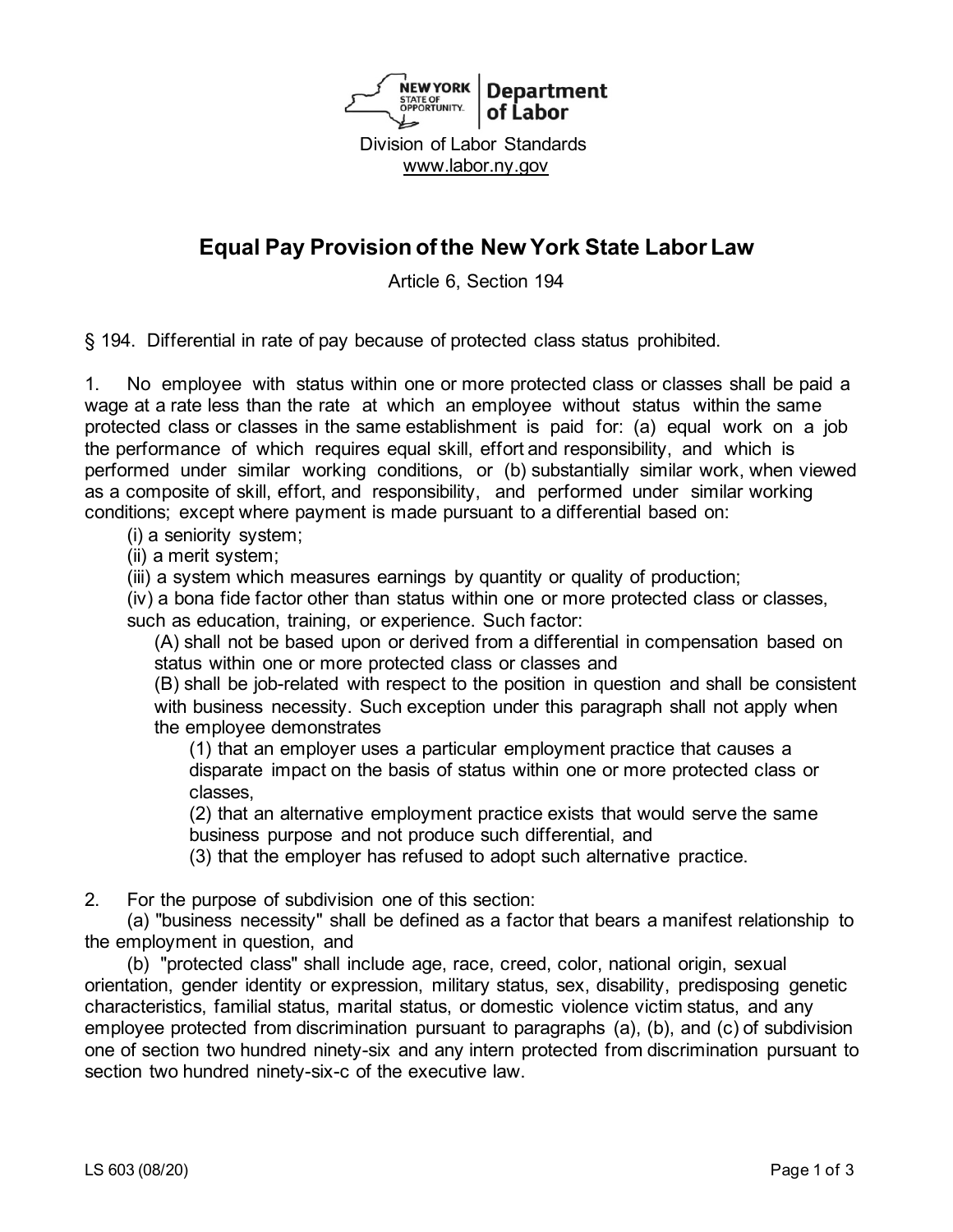3. For the purposes of subdivision one of this section, employees shall be deemed to work in the same establishment if the employees work for the same employer at workplaces located in the same geographical region, no larger than a county, taking into account population distribution, economic activity, and/or the presence of municipalities.

4. (a) No employer shall prohibit an employee from inquiring about, discussing, or disclosing the wages of such employee or another employee.

(b) An employer may, in a written policy provided to all employees, establish reasonable workplace and workday limitations on the time, place and manner for inquires about, discussion of, or the disclosure of wages. Such limitations shall be consistent with standards promulgated by the commissioner and shall be consistent with all other state and federal laws. Such limitations may include prohibiting an employee from discussing or disclosing the wages of another employee without such employee's prior permission.

(c) Nothing in this subdivision shall require an employee to disclose his or her wages. The failure of an employee to adhere to such reasonable limitations in such written policy shall be an affirmative defense to any claims made against an employer under this subdivision, provided that any adverse employment action taken by the employer was for failure to adhere to such reasonable limitations and not for mere inquiry, discussion or disclosure of wages in accordance with such reasonable limitations in such written policy.

(d) This prohibition shall not apply to instances in which an employee who has access to the wage information of other employees as a part of such employee's essential job functions discloses the wages of such other employees to individuals who do not otherwise have access to such information, unless such disclosure is in response to a complaint or charge, or in furtherance of an investigation, proceeding, hearing, or action under this chapter, including an investigation conducted by the employer.

(e) Nothing in this section shall be construed to limit the rights of an employee provided under any other provision of law or collective bargaining agreement.